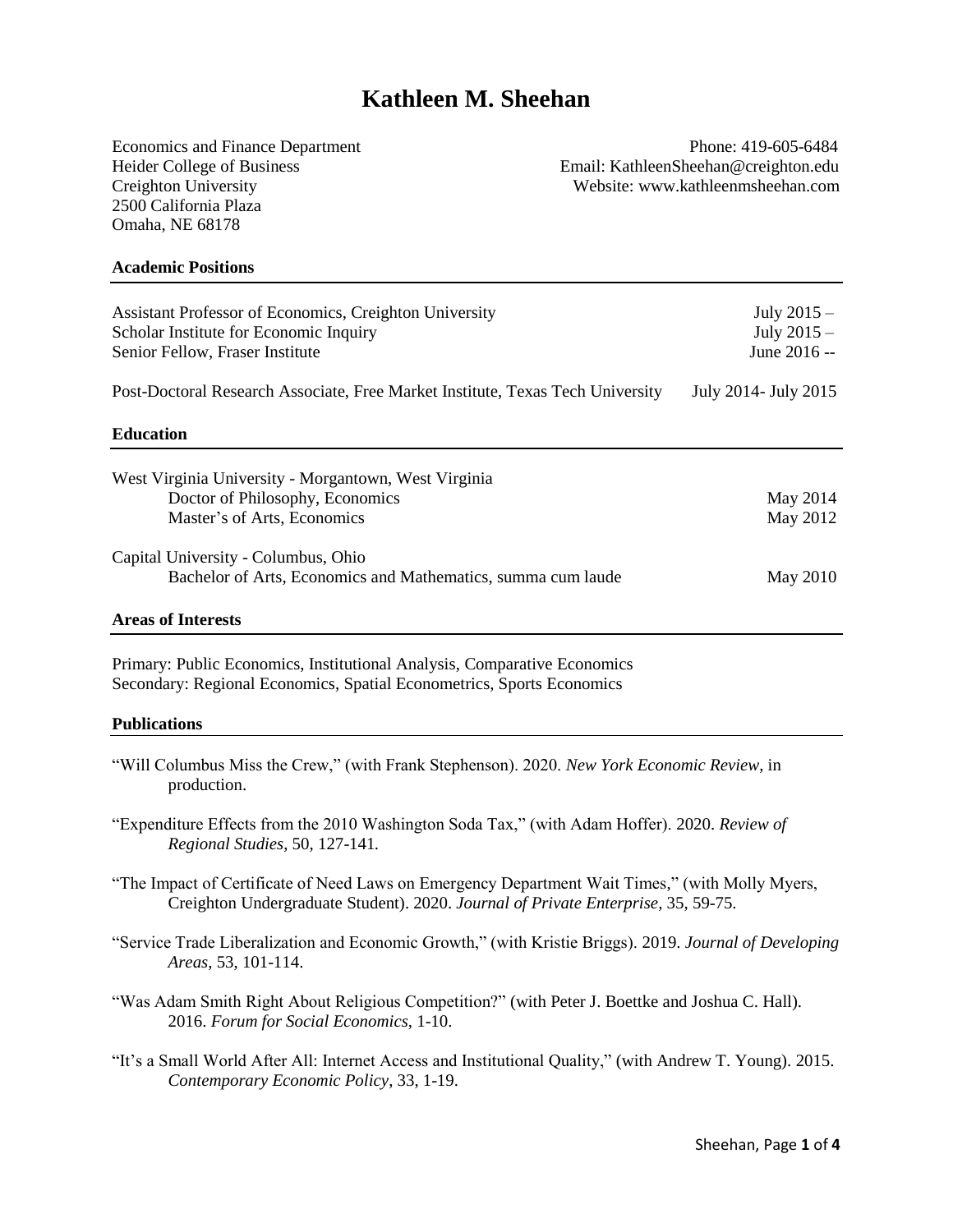- "Foreign Aid, Institutional Quality, and Growth," (with Andrew T. Young). 2014. *European Journal of Political Economy*, 36, 195-208.
- "Vend It Like Beckham: David Beckham's Effect on MLS Ticket Sales," (with Robert A. Lawson and E. Frank Stephenson). 2008. *International Journal of Sport Finance*, 3, 189-195.

## **Working Papers**

"Gender, Race, and Income: The Divergent Effect of Regulation on the Distribution of Wealth and Access to the Economy" (with Diana Thomas) (conditional acceptance, book chapter) "Economic Institutions and the Economy" (conditional acceptance, book chapter – Salem Press)

"University Pharmaceutical Innovation: Characterizing University-Driven Research Patents" (with Kristie N. Briggs and Molly Myers, Creighton University student)

"Impact of Special Events and Fan-Player Bonding on Identified Fan Consumption – A Study of Professional Soccer in the United States" (with Diego Gutierrez, Kristie N. Briggs, and James J. Zboja)

"Gender and Economic Growth" (with Colin O'Reilly)

"Globalization and Culture."

## **Popular Writings**

"Local View: In Nebraska, voting comes at a price" *Lincoln Journal Star* (May 2016)

"U.S. decline in economic freedom is troubling for Nebraska" *Lincoln Journal Star* (September 2015).

"WV Needs Freedom to be 'Open for Business'" *The State Journal* (March 2013).

"Shopping Big Business Can Support Your Local Community, too" *The State Journal* (December 2012). "WV Must End Targeted Tax Incentives" *The State Journal* (October 2012).

# **Teaching Experience**

| Creighton University, Omaha, NE                                    |             |
|--------------------------------------------------------------------|-------------|
| The Economics of Sports                                            | 2018-2020   |
| Comparative Economics Systems (ECO 518)                            | 2016-2020   |
| Introductory Microeconomics (ECO 203)                              | 2016-2020   |
| <b>Regional Economics</b>                                          | 2017        |
| Introductory Macroeconomics (ECO 205)                              | 2015-2016   |
| <b>Texas Tech University, Lubbock, TX</b>                          |             |
| Applied Business Economics (BECO 4310)                             | Spring 2015 |
| West Virginia University, Morgantown, WV                           |             |
| Comparative Economic Systems (ECON 454)                            | Fall 2013   |
| Principles of Macroeconomic (ECON 202 Online)                      | Summer 2013 |
| Principles of Microeconomics (ECON 201)                            | Spring 2013 |
| Art of Teaching Workshop participant, Institute for Humane Studies | Summer 2014 |
| <b>Conference Presentations</b>                                    |             |

The Southern Economic Association Annual Conference 2012 -2019 Western Economic Association Annual Conference 2017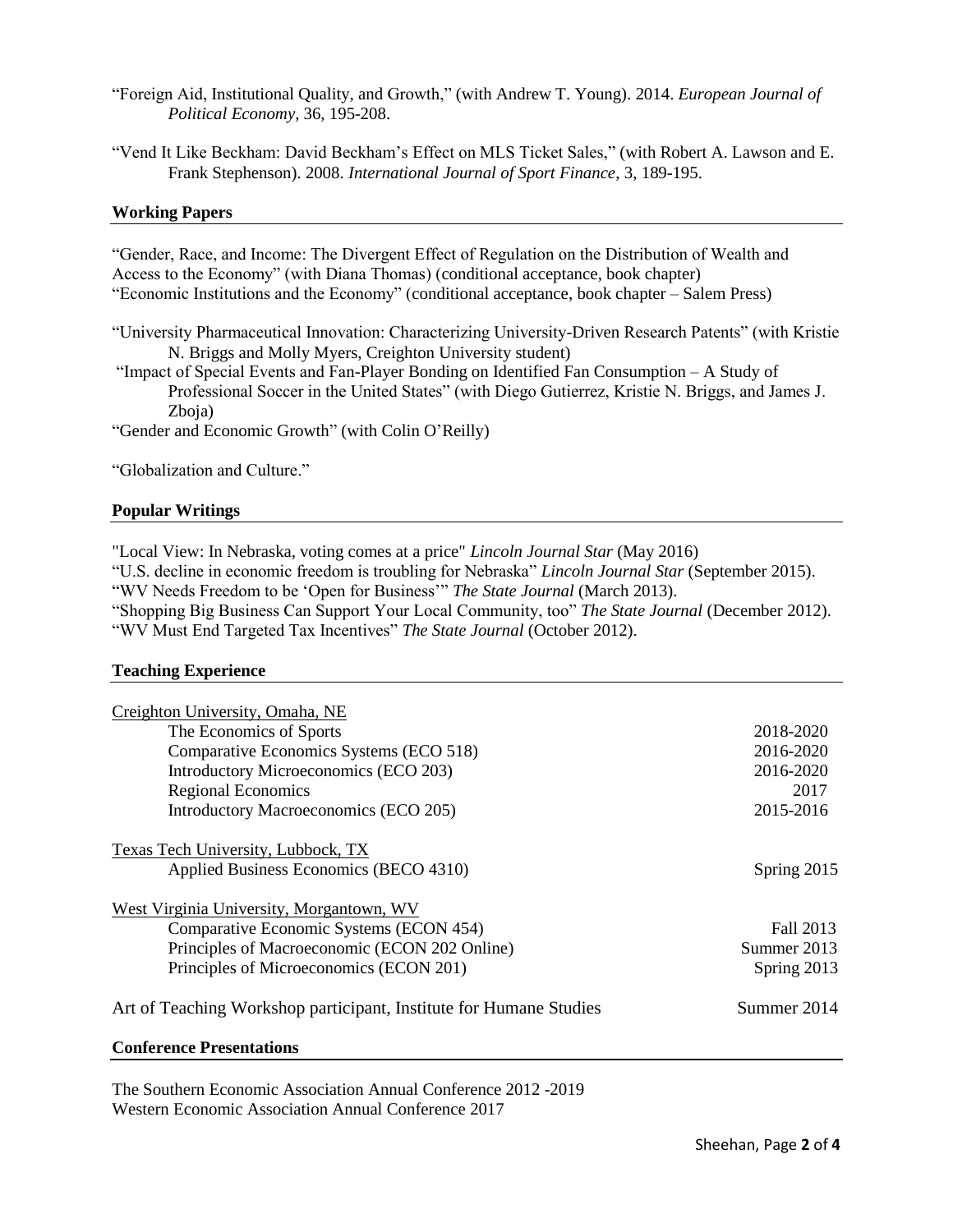The Association of Private Enterprise Education Annual Conference 2012-2016, 2018, 2020. Public Choice Society Annual Conference 2015-2016

- "Women's Property Rights and Economic Growth". Institute for Human Studies, Graduate Student Research Workshop, Arlington, Virginia 2019.
- "Aiding the Underground: Foreign Aid and the Shadow Economy". Free Market Institute, Texas Tech University, Department Seminar Spring 2014.

#### **Media Appearances**

- KOGA-AM (Radio). "Midwest Opinions." Topic: Nebraska, Economic Freedom, and High Taxes. January 20, 2016
- KFAB-AM (Radio). "Grow Omaha." Topic: Nebraska, Economic Freedom, and High Taxes. December 19, 2015.
- KLIR 101, KTTT-AM, KZEN-FM, (Radio) Central City, NE. With Ryan Kumtf. Topic: Nebraska, Economic Freedom and High Taxes. December 17, 2015
- KOGA-AM, Ogallala, NE (Radio). "Midwest Opinions." Topic: Nebraska and the decline of U.S. economic freedom. October 7, 2015.
- KFOR-AM/FM, Lincoln, NE (Radio). "Lincoln Live." Topic: Nebraska and the decline of U.S. economic freedom. October 1, 2015.
- KLIR,KZEN-FM, Central City, NE. With Ryan Kumtf. Topic: Nebraska and the decline of U.S. economic freedom. September 24, 2015.
- KFAB-AM (Radio). "Grow Omaha." Topic: Nebraska and the decline of U.S. economic freedom. September 19, 2015.
- WTKI-AM/FM, Decatur, AL (Radio). "The Fred Holland Show." Topic: United States Relationship with Cuba. February 24, 2015.
- KFYO-AM, Lubbock TX (Radio). "The Chad Hasty Show." Topic: United States Relationship with Cuba. January 23, 2015.
- *Free to Exchange*, KTTZ TV and the Free Market Institute. Topic: Shadow Economies in the United States. Fall 2014.

#### **Public Lectures**

Foundation for Economic Education, 2018 (Lead student seminars)

Institute for Humane Studies, 2015-2018 (Lead student seminars)

Fraser Institute, "Helping or Harming: Foreign Aid and Economic Development", Spring 2017.

Speaker on the Free Market Road Show 2015, hosted by the Austrian Economics Center. Spring 2015.

Panelist, "Entrepreneurship and its enemies. How to set our creative energy free", Sofia, Bulgaria. Panelist, "Entrepreneurship and growth", Skopje, Macedonia.

Panelist, "To grow or not to grow? From secular stagnation to robust recovery", Pristina, Kosovo. Panelist, "Entrepreneurship and its enemies. How to set our creative energy free", Tirana, Albania.

Panelist, "To grow or not to grow? From secular stagnation to robust recovery", Podgorica, Montenegro.

Panelist, "Entrepreneurship and its enemies. How to set our creative energy free", Zagreb, Croatia.

Panelist, "To grow or not to grow? From secular stagnation to robust recovery", Sarajevo, Bosnia and Herzegovina.

Panelist, "To grow or not to grow? From secular stagnation to robust recovery", Belgrade, Serbia. Panelist, "End the War on Drugs" for Students for Liberty. Fall 2014

Graduate student speaker at "Undergraduate Research in Economics and Liberty Conference", hosted by Troy University. Summer 2013.